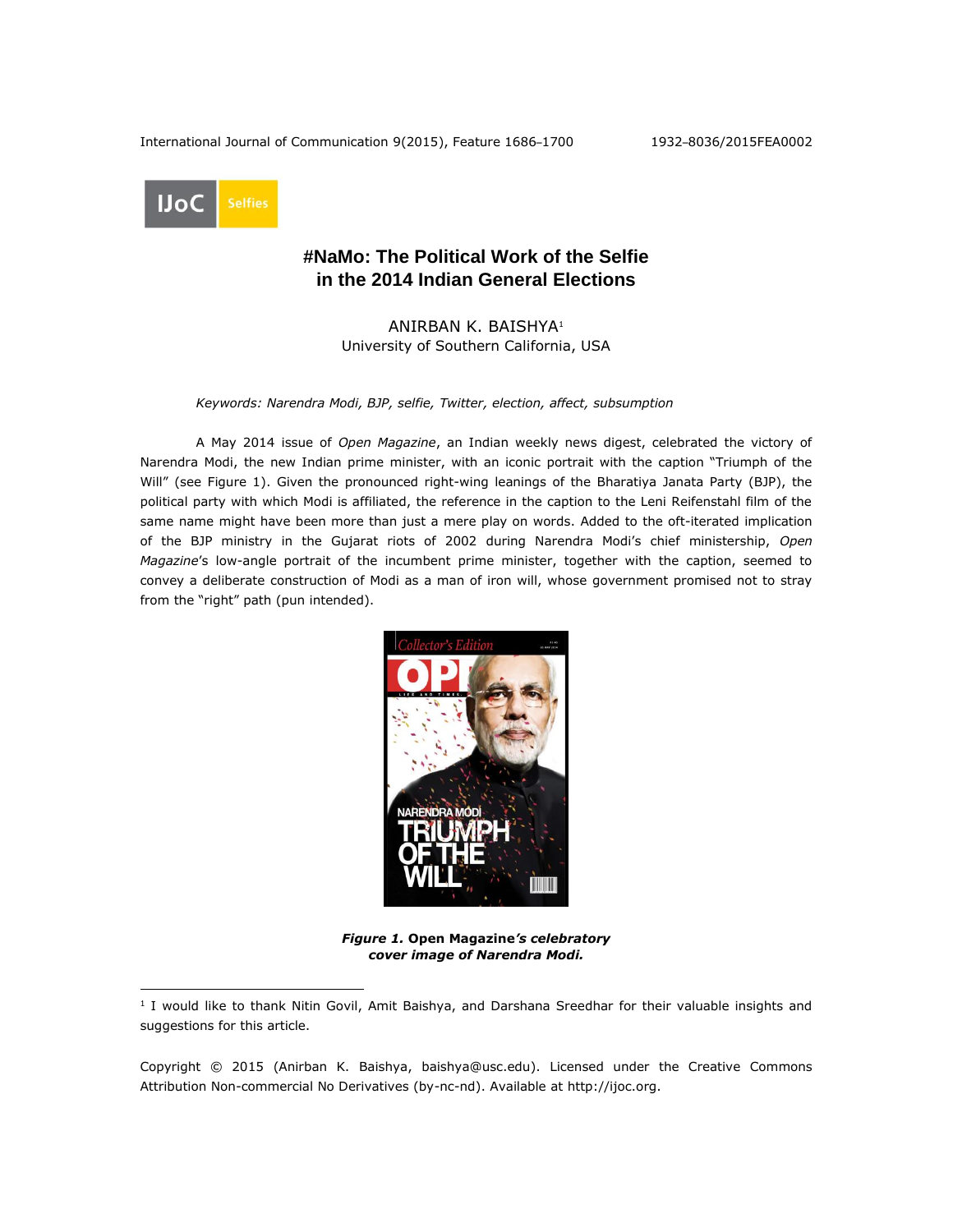However, it is not oversized, spectacular images such as these that won Modi the elections. Rather, Narendra Modi's electoral campaign was marked by a strong digital presence, with regular updates being posted through a Twitter account. Selfies played an important part in this campaign, with the politician posting pictures of himself with his party's electoral symbol, with celebrities, and with family members. Contrary to *Open Magazine*'s Bonapartean portrait of Narendra Modi, his own uploads seemed to exude a very different aura. The more amateur look of Narendra Modi's selfies, I suggest, conveyed the sense of a more believable person rather than an inaccessible icon. This lent the electoral campaign a viral affective charge that, if it did not win the election, at least proved to be integral to the construction of a public imaginary around the personality of Narendra Modi. Like the Battle of Waterloo that the Duke of Wellington purportedly claimed to have been won in the everyday spaces of the playing fields of Eton, the 2014 general elections in India might well have been claimed in the viral playing field of the Internet.

### **Do-It-Yourself Virality: The Selfie as a Delivery System**

Although photographs have always played an important role in Indian electoral campaigns, Modi's use of selfies to connect with his support base was unprecedented. However, this was not the first instance in which Modi effectively used technological means of dissemination for political leverage. In 2012, for instance, Modi's campaign mobilized three-dimensional holography to project a 10-foot-tall image of him delivering a speech across several BJP rallies and public meetings in the country. The use of 3-D holographic technology revealed a keen understanding of the impact of techno-spectacular media<sup>2</sup> and the benefits of the ostensible "omnipresence" that they accorded.<sup>3</sup> However, unlike the capitalintensive holographic projections that were reported to have cost Rs. 5 crore (approximately \$8 million) per projection,<sup>4</sup> Modi's selfies were much less cost- and labor-intensive. Affordable and easy to produce, selfies accorded Modi's public self with something that the spectacular hologram could never achieve-a touch of virality. The holographic projection required people to actually attend a rally to see it, whereas Modi's viral self proved to be a much more effective delivery system that could reach his audience in more convenient and intimate interfaces—desktops, tablets, and mobile phones. The holographic projections demanded a singular presence, but the selfies compressed time and space and allowed the recipients to simultaneously inhabit two places. In corollary, Narendra Modi, the man in the selfies, could now infiltrate the spaces of the everyday.

<sup>&</sup>lt;sup>2</sup> I am indebted to Guy Debord's (2002) notion of the spectacle, where he claims: "The spectacle cannot be understood as a mere deception produced by mass-media technologies. It is a worldview that has actually been materialized" (p. 6). In essence, the spectacle of Narendra Modi produced by the campaign was technologically enabled, but it externalized the iconicity associated with the cult of the personality that BJP's electoral campaign banked upon so heavily.

<sup>&</sup>lt;sup>3</sup> In fact, a section in Narendra Modi's official website is dedicated to explaining the technology behind 3-D holography. There is an almost didactic function attached to this inclusion, because it helped project Modi's image as a man who is in sync with the technological developments that can lead to progress and development. See [http://www.narendramodi.in/wp-content/uploads/2012/11/3D-Technology.pdf.](http://www.narendramodi.in/wp-content/uploads/2012/11/3D-Technology.pdf)

<sup>4</sup>See [http://ibnlive.in.com/news/narendra-modis-3d-campaign-irks-opposition-congress-to-move](http://ibnlive.in.com/news/narendra-modis-3d-campaign-irks-opposition-congress-to-move-ec/306374-37-170.html)[ec/306374-37-170.html.](http://ibnlive.in.com/news/narendra-modis-3d-campaign-irks-opposition-congress-to-move-ec/306374-37-170.html)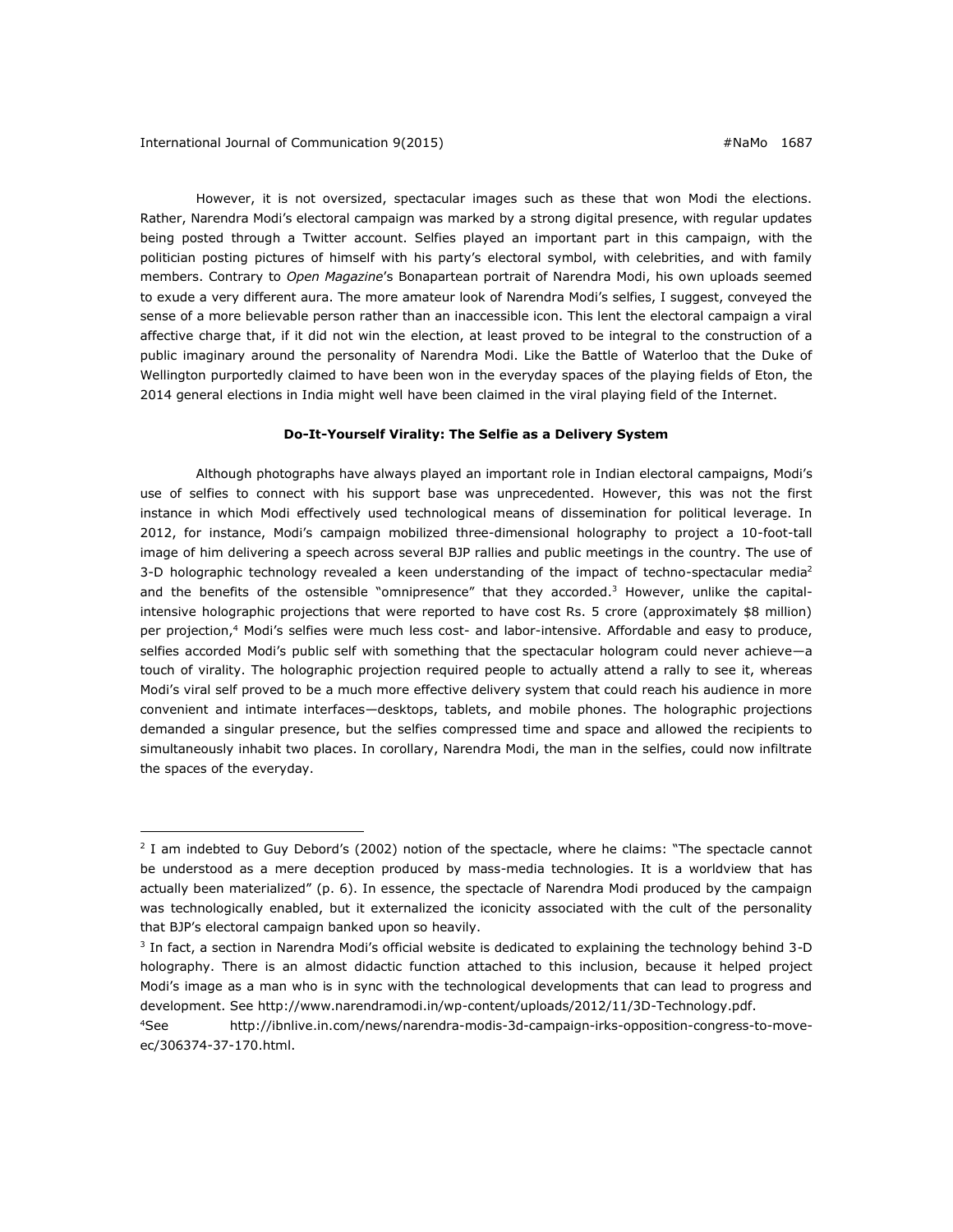In fact, selfies offered a unique two-way connection between the prime ministerial candidate and his supporters. On his website, for instance, Modi claims that social media was integral to his campaign, acting as a "direct means of information" that he and his party "gained tremendously from."<sup>5</sup> Not only was Modi posting his *own* selfies, he was encouraging his supporters to do the same, citing the selfies of his supporters shared over social media as proof of a positive political culture. Although such claims of optimism deserve critical dissection, one thing is certain: Social media and the possibilities of viral circulation had been actively recognized and tapped as potent political tools. The medium of the selfie allowed a do-it-yourself form of virality, ensuring that the "NaMo" (short for **Na**rendra **Mo**di) syndrome never went out of circulation. But *what* exactly was the message that was circulating through the use of selfies? To answer that question, we need to turn to the form of the selfie itself.

### **The Affect of the Everyday: The Form and Function of the Modi Selfies**

Whereas images such as the *Open Magazine* cover and the holographic behemoth revel in the aesthetics of the spectacular, the selfie grounds itself in the familiar, the routinized, and the everyday. In fact, the elimination of the spectacular in the selfie lends it a peculiar sense of authenticity. Shot by the user with a handheld cellphone camera, this first-person point of view of the self is ostensibly amateur, for the corporeal self is never detached from the recording medium. The selfie is also amateur in the common-sense meaning of the word *amateur* that stands in opposition to the word *professional*. The very idea that digital technology—and, in particular, the cell-phone camera—allows for a certain level of democratization of imaging technology that was previously the domain of professional photographers points to the kind of access to technology that connects the selfie to the notion of the everyday.

An argument can be made—and has been made—about selfies being as old as self-portraiture (see Eler, 2013). The crucial point to note, however, is that the digital selfie is *not* a matter of mere technological advancement over older forms of recording the self through oil paintings or even celluloid photography—the selfie is not *merely* modern technology, it is a different *technic* altogether.<sup>6</sup> The drive to visually record the self might have similar precedents, but the self produced by a selfie and a traditional self-portrait are not the same. The connection of the hand to the cell phone at the moment of recording makes the selfie a sort of externalized inward look, and the point of view of the selfie is not necessarily the external gaze of the painter's eye as he steps out of his body to see and render his own form, but that of the hand that has been extended the power of sight. Thus, in a strange way, the so-called amateur look of the selfie also becomes an index of the real—the point of view of the selfie seems authentic, because it is as if the human body is looking at *itself*. Amateur, therefore, becomes synonymous with the everyday and the evidentiary in the case of the selfie, and an embedded presence in time and space accompanies

<sup>5</sup> See [http://www.narendramodi.in/a-victory-for-the-people-a-victory-for-india-and-the-triumph-of-the](http://www.narendramodi.in/a-victory-for-the-people-a-victory-for-india-and-the-triumph-of-the-ballot/)[ballot/.](http://www.narendramodi.in/a-victory-for-the-people-a-victory-for-india-and-the-triumph-of-the-ballot/)

<sup>6</sup> I use the term *technic* in the sense that Bernard Steigler (1998) uses it in *Technics and Time* (1998). He describes technics as the "pursuit of life by other means than life" (p. 17). Steigler is pointing out that technologies are not merely material forms that shape the world outside us, but are affectively ingrained in us as normalized habits. I borrow Steigler's definition to point out that selfies and selfie-taking, like many other forms of digital culture, are not merely *outside* us but also *within* us.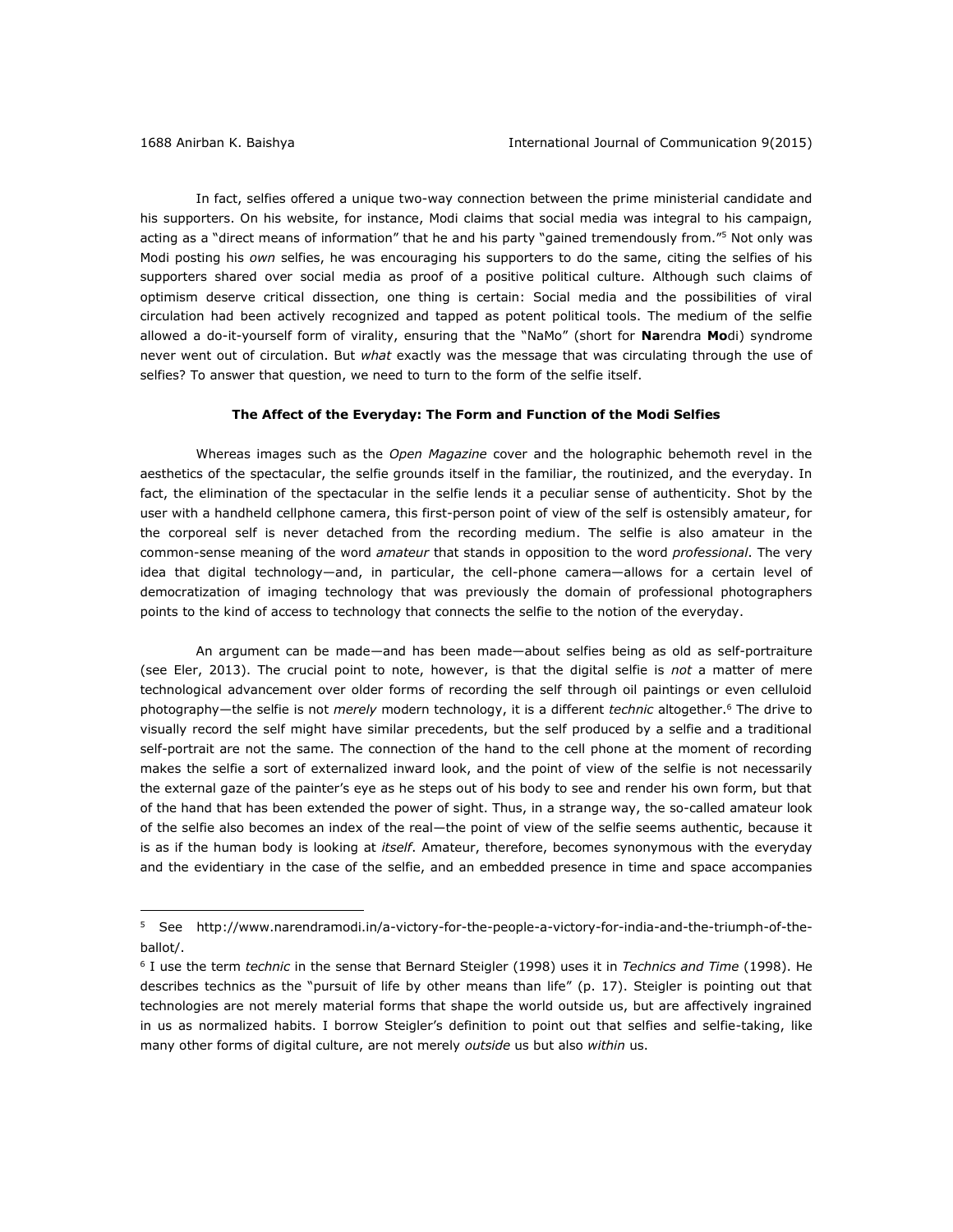selfie imagery. This, then, is the affective charge of the selfie—a sense of liveness, an ostensible reality conveyed visually, frozen in bytes and ever ready to be shared.

It is this affective form of the selfie that was mobilized in Narendra Modi's electoral campaign. The Modi selfies literally produced *another* body that was Narendra Modi. Mirroring Ernst Kantorowicz's (1957) exegesis of the inherent duality of the office and the person of the king in medieval Europe, the Modi selfies seemed to emphasize that the office of the prime minister was marked by a similar dualism. However, because the selfies operated within the realm of the routinized and the everyday, they paradoxically seemed to visually fuse the body natural and the body politic. Thus, the prime ministerial candidate that was Narendra Modi seemed inseparable from Narendra Modi, the everyman. The amateur and everyday form of the selfie, then, complemented the ideology of the BJP and its emphatic projection of Narendra Modi as a man of austerity, routine, and practice. Consider, for instance, the emphasis on Modi's official website on slogans such as "We need action, not acts" and on Modi's career as a political activist of the street, "immersed in nation building from a very young age", which essentially pits this image against the dynastic operation seen in political parties such as Congress (see Admin, 2014a, 2014b). This idea of a self-made man has been integral to Modi's public persona and has been part of a larger public relations machinery that includes a comic book titled *Bal Narendra: Childhood Stories of Narendra Modi*, which narrates episodes from Modi's childhood, emphasizing his drive for moral action and extolling notions of self-dependence, selflessness, and bravery.<sup>7</sup>

The selfies extended and reemphasized this rhetoric of Narendra Modi as a man of action by taking advantage of the seemingly inherent, evidentiary, and immediate nature of their form. The idea of the self-made man seems to have become fused with the idea of the "selfie-made" man; the question of Modi's own agency as he clicks his own pictures rather than waiting for a photographer to reach out to the masses becomes fused with the rationale of "actions, not acts." This rationale, in fact, has been one of the ways in which Narendra Modi's popularity among his support base has been ensured, with the rhetoric of development being one of the major trump cards that the BJP has played in these elections.<sup>8</sup> In a sense, the immediate and everyday nature of the selfie was integral to BJP and Narendra Modi's ideological advertising—even a sort of viral marketing campaign, with more than 4 million followers on Twitter and more than 17 million likes on the official Facebook page.

## **The Viral Candidate: Debates and Discussions Around the Modi Selfies**

For all its intended benefits, Narendra Modi's selfie-snapping landed him in controversy on April 30, 2014, when he clicked a selfie while holding a cutout of a lotus (his party symbol) at a polling booth

<sup>&</sup>lt;sup>7</sup> See Basu (2014), where the author describes the comic book as a "How to be like Young Modi Leaflet," pointing out its didactic function.

<sup>&</sup>lt;sup>8</sup> Gujarat has been touted as a state with a high level of industrial and commercial development. The Bharatiya Janata Party has often claimed this to be a sign of the success of Narendra Modi's chief ministership, while detractors have often rightly pointed out that the façade of economic success is not an indicator of social equality that is often overlooked in development indices. For a good critique of this rhetoric, read Nonica Datta's (2013) "The Language of Narendra Modi."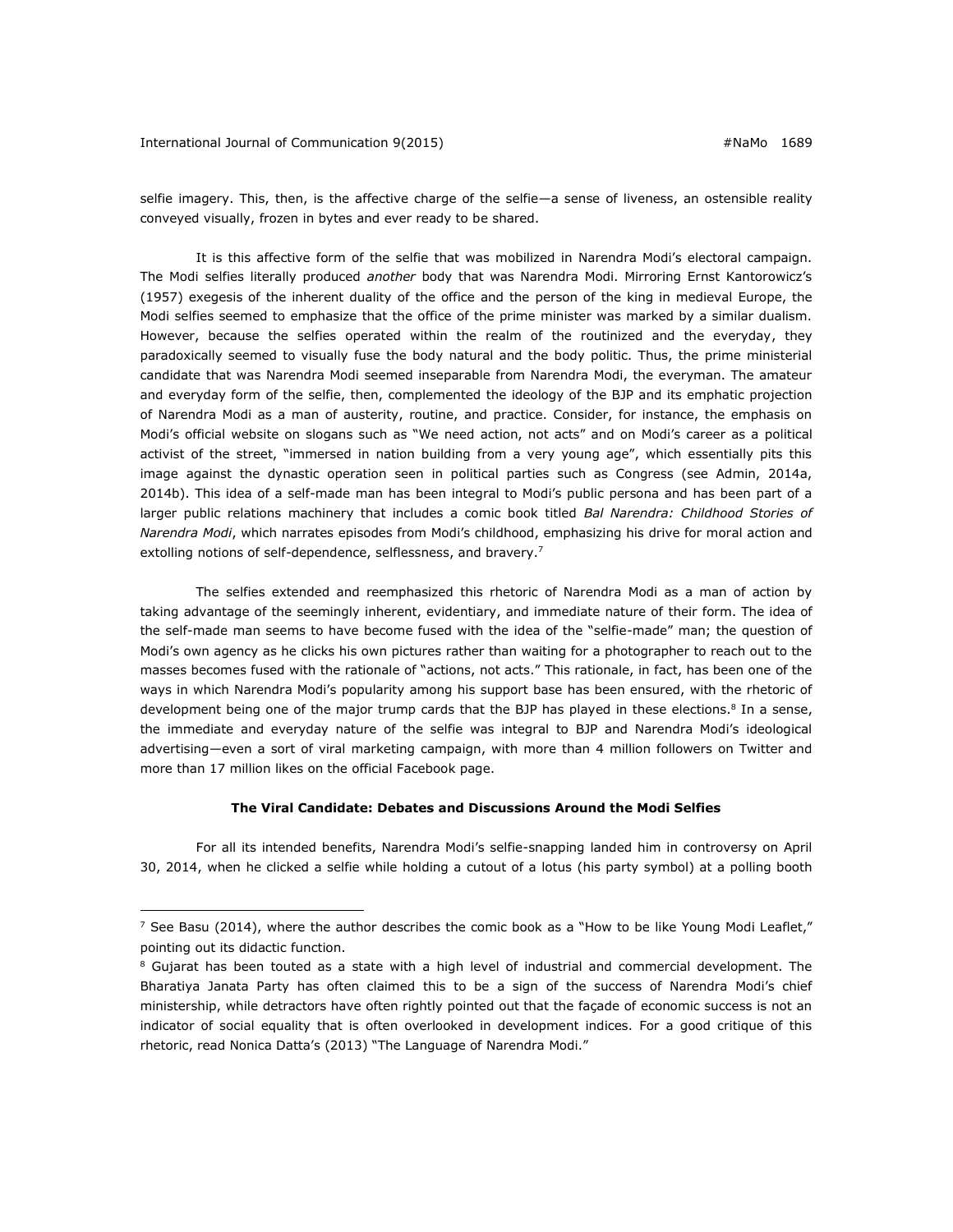just minutes after having cast his vote in the city of Ahmedabad, the capital of the state of Gujarat (see Figure 2).



*Figure 2. Narendra Modi's controversial post-poll selfie tweet.*

In a highly televised affair, Modi had also addressed a nearby gathering of voters while holding the party symbol. A First Information Report was filed against Modi for having flouted the provisions of the 1951 Representation of the People Act, whereby candidates are not allowed to hold meetings, campaign or address voters in any way that might influence the suffrage process. The Election Commission, which is the national body entrusted with ascertaining the smooth and fair conduct of the elections, alleged that Narendra Modi had "intended and calculated to influence and affect the result of elections in the constituencies going to polls . . . not only in Ahmadabad but also in all other constituencies in the State of Gujarat and elsewhere in the country" ("Read: Election Commission's notice," 2014). Sections 126 (1) (a) and 126 (1) (b) of the law under which Modi was charged, clearly state that no person can "convene, hold or attend, join or address any public meeting or procession in connection with an election" or "display to the public any election matter by means of cinematograph, television or other similar apparatus" for 48 hours after the conclusion of the polling process to ensure an unbiased and unmanipulated election. Section 3 of the Act defines "election matter" as "any matter intended or calculated to influence or affect the result of an election" (Representation of the People Act, 1951).

Although the law does not mention social media or selfies, it could be argued that the category "other similar apparatus" could be updated to include them, especially since the BJP's electoral symbol was foregrounded so strongly in the images. Though the investigation never achieved any closure, it was clear that the selfie was a force to be reckoned with, and it is easy to understand why it might have irked the Election Commission and competing political parties such as the Congress and the Aam Admi Party.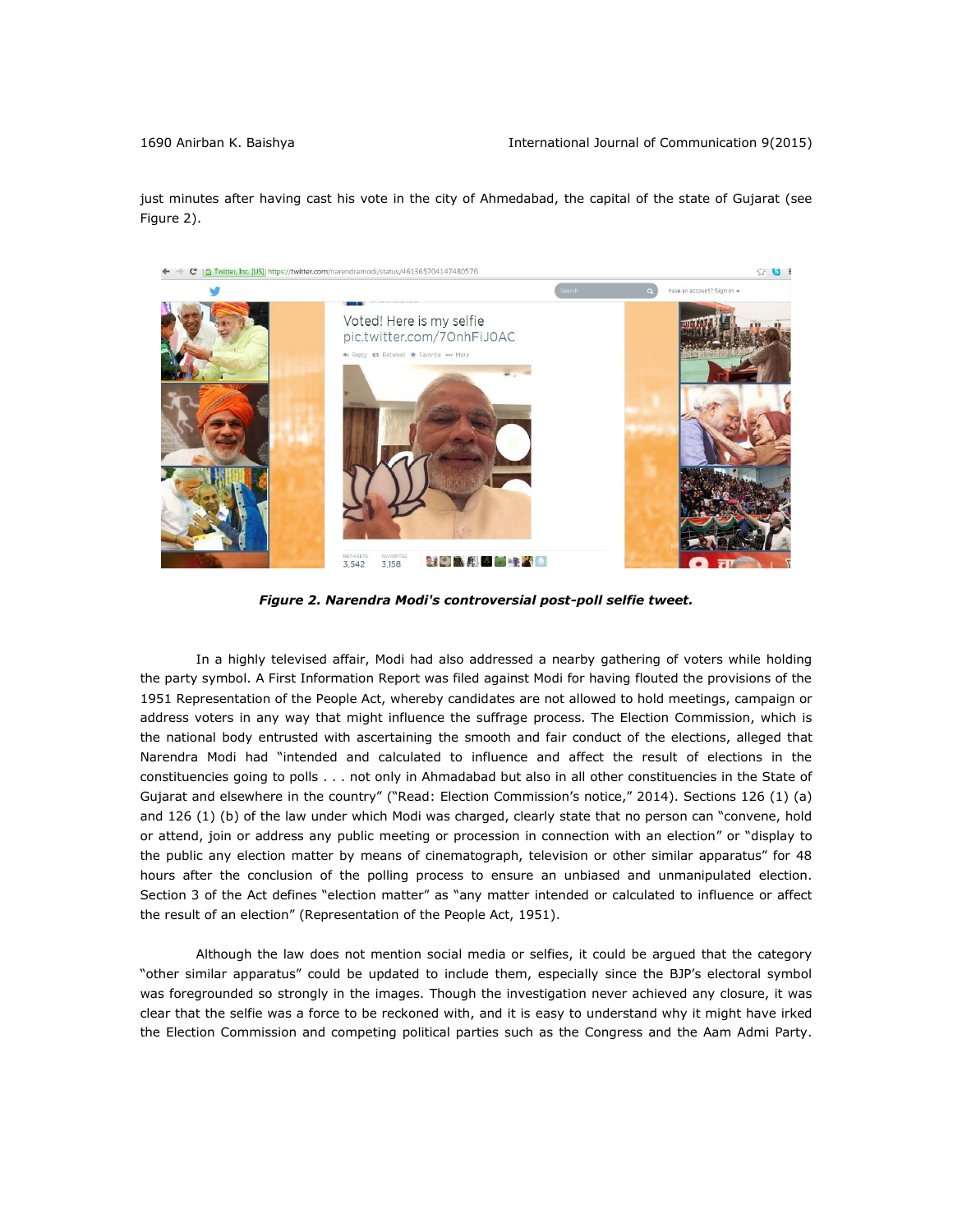The content of the selfie featured Narendra Modi's face, unusually rounded due to distortion from the closeness of the cell-phone camera's wide-angle lens to the subject matter. This smiling image of the politician, almost homely in his disposition as he holds up the lotus cut-out, while prominently displaying the black ink stripe on the forefinger as a mark of having voted, is also an invitation to suffrage, as the tweet was accompanied by the caption "Voted! Here is my selfie" (Modi, 2014b). This is particularly significant, because the selfie now became a call to political action, wherein the invitation was not only to partake in the democratic process but to make the right choice by voting for Narendra Modi.

The persuasive idea of making the right choice by electing Modi was also evident in another selfie, this time featuring Modi with the author Chetan Bhagat. Bhagat, a vocal supporter of Modi's candidature and the purported development it would bring, (Srivastava, 2014)<sup>9</sup> posted a selfie of the two of them after a meeting on April 21 (see Figure 3). The selfie carried the caption "Met #namo. You know a leader has the youth pulse when he can discuss job creation and is still up for a selfie!" (Bhagat, 2014a) The image reiterated the rational values of the man of action that have been projected as Narendra Modi's unique selling point.



*Figure 3. Narendra Modi's selfie with Chetan Bhagat.*

<sup>9</sup> See [http://www.dnaindia.com/india/report-modi-s-economic-agenda-is-good-for-india-will-generate](http://www.dnaindia.com/india/report-modi-s-economic-agenda-is-good-for-india-will-generate-jobs-for-youth-chetan-bhagat-1962212)[jobs-for-youth-chetan-bhagat-1962212.](http://www.dnaindia.com/india/report-modi-s-economic-agenda-is-good-for-india-will-generate-jobs-for-youth-chetan-bhagat-1962212)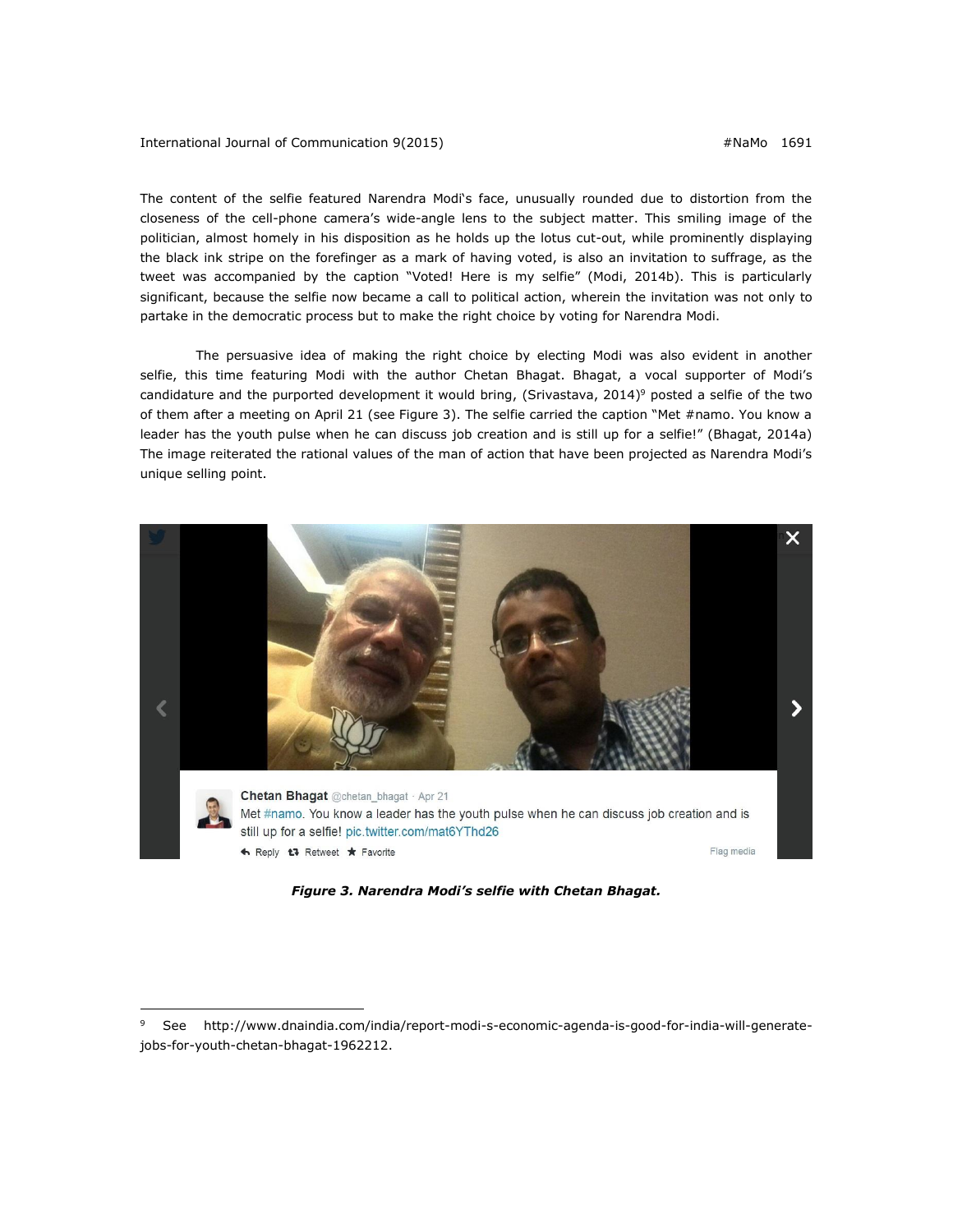When Modi shared the same photograph on his Twitter account on the occasion of Bhagat's birthday, Bhagat tweeted, "When the front-running PM candidate of the world's biggest democracy remembers your birthday and posts a selfie, have to say, it feels nice" (Bhagat, 2014b). The tweet reemphasized the aura of the everyman that has been central to Narendra Modi's candidature. A selfie that became viral *after* Modi was elected as prime minister again highlighted the idea of the accessible everyman that Modi was being made out to be (see Figure 4). This one featured Narendra Modi seeking "blessings from his mother," Hiraben, after having won the elections (Modi, 2014d).



*Figure 4. Narendra Modi with his mother, Hiraben.*

 Modi's selfies with Chetan Bhagat and with his mother painted Modi's public image as a man of everyday, rational values for whom the mundane rituals of conversing and greeting and respect for preordained structures of the normative family were of paramount importance. Along with the "Chai Pe Charcha" (Conversation Over Tea) campaign in which Narendra Modi met and interacted with the public in a modified version of the over-coffee talk-show format, selfies such as these repeated the rhetoric of everydayness. The "rational" leader, after all, had to be a man of the everyday to be able to understand the travails of the common man, or so the rhetoric implied. The language of the selfie, therefore, was a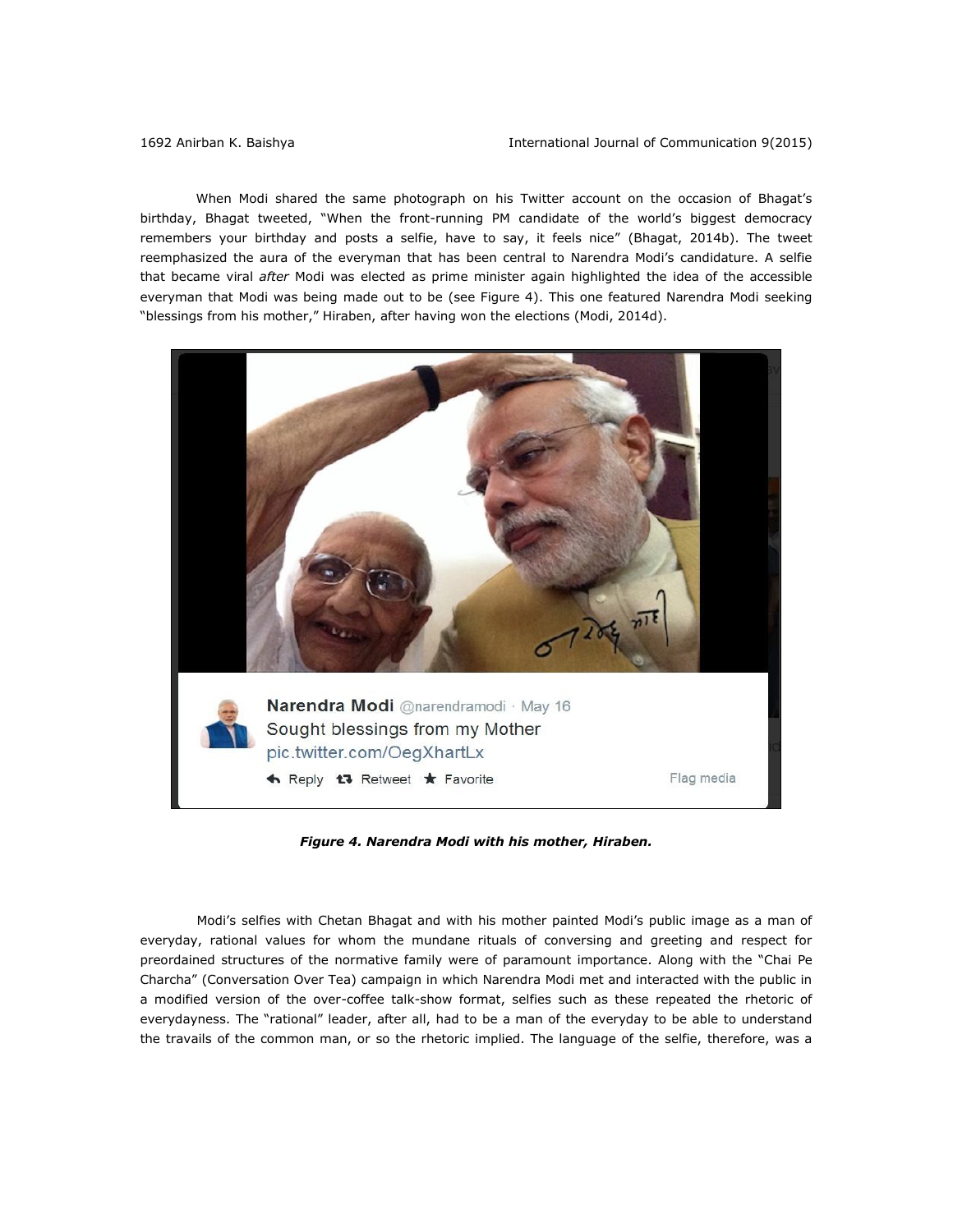part of what Theodore Adorno (2002) has called "the jargon of authenticity" (p. 3). Adorno refers to the rhetoric of the everyday and the banal that allows certain ideological constructs to be projected as "authentic" experience that remains untouched by the seemingly corruptive influences of modernity. Such jargons of authenticity promise an absolute and pure experience of life and the world, which is, ironically, as artificially constructed as that which it promises a refuge from. Narendra Modi's authenticity has been repeatedly emphasized by the electoral campaign through various narrative modalities—that of talk show, the comic book, and the selfie.<sup>10</sup>

In effect, what social media and selfies helped Narendra Modi and the BJP attain was a consolidation of a political vantage point where the public image of the prime ministerial candidate could circulate virally at an accelerated pace. In *Virality: Contagion Theory in the Age of Networks*, Tony Sampson argues that the viral inhabits "a space in which affects are significantly passed on, via suggestions made by others, more and more through networks" (2012, p. 5). Such was the nature of #NaMo, the digital avatar of BJP's electoral spearhead; #NaMo was a viral warhead that existed outside the time of the real world, yet claimed to be from within it. From suggestion to suggestion, image to image, #NaMo spread virally through an affectively charged electoral field, until #NaMo, the viral candidate was made flesh as Narendra Modi, the prime minister.

# **Selfie Grande: Subsumption and the Political Labor of the Selfie**

From legal controversy to political advertising, Narendra Modi's digital presence and selfie imagery have intensively permeated the Indian mediascape. For instance, Amul, the Indian dairy cooperative that has conducted an ad campaign commenting on significant happenings through its mascot, the "Amul Girl" for more than five decades, also came out with a promotional image after BJP's resounding win in the general elections. The Amul image carried the caption "Ab Ki Baar, Bhajap Sweekar!" (This time, BJP is accepted), a clever play on BJP's election slogan, "Ab Ki Baar, Modi Sarkaar" (This time, Modi's government) (see Figure 5).

<sup>&</sup>lt;sup>10</sup> Adorno's analysis is pertinent to this case, because he warns against the potential for fascist absolutism in such jargon. Adorno speaks of the "cult of authenticity" in which "the authority of the absolute is overthrown by absolutized authority" (2002, p. 3). The potential of fascism is one of the strong critiques leveled against the Hindu right wing, which has been repeatedly implicated in attempts to impose an overarching pro-Hindu framework in India. For a more detailed analysis, see Vanaik (1997) and Natarajan (2009).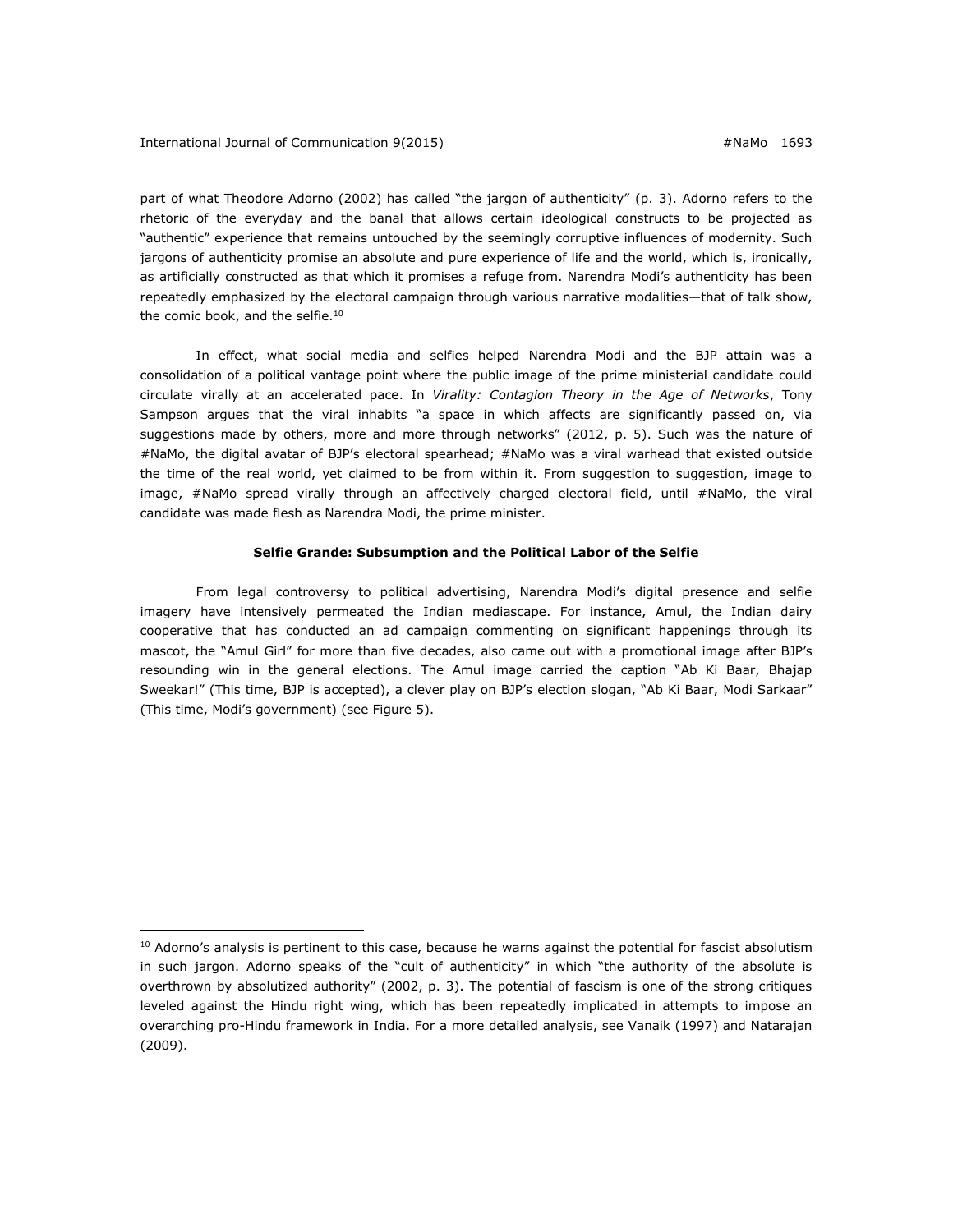

*Figure 5. Amul's Modi ad with the Amul Girl shown clicking a selfie with the prime minister (Mishra, 2014).*<sup>11</sup>

The image shows the Amul Girl clicking a selfie with Narendra Modi as he holds bread and butter. The cartoonish reference to the selfie might be humorous, but given Amul's tradition of commenting on significant political and news events, the advertisement testifies to the viral impact of the Modi selfies. Perhaps Amul's nod to the selfie syndrome points toward a far more important issue, for the image might have worked even if the cell phone were to be omitted. If the selfie was important enough to be referenced in the Amul advertisement, it was probably proof that taking a selfie could indeed be political work.

This seems to complement Modi's polling-booth call to action—"Voted! Here is my selfie." In fact, Modi's polling-booth selfie was not an isolated element but rather a node in an intensive network of exchanges. As mentioned earlier, Modi supporters were encouraged to take selfies and upload them onto social media sites. On April 29, when posting his polling-booth selfie, Modi also tweeted "Selfie is in! Share yours using #SelfieWithModi & see what happens" (Modi, 2014a). On Twitter, images and tweets with the hashtag "#SelfieWithModi" began trending as Modi supporters started sharing post-poll selfies, often foregrounding, or even solely featuring, the forefinger striped with black ink as evidence of having voted. This was the other, paradoxical end of Modi's selfie experiment, as Modi himself does not appear in them. Rather, it is an invitation to be a part of a political phenomenon where the nomenclature "SelfieWithModi"

<sup>11</sup> See [http://www.india.com/whatever/when-amul-celebrated-ab-ki-baar-bhajap-sweekar-with-narendra](http://www.india.com/whatever/when-amul-celebrated-ab-ki-baar-bhajap-sweekar-with-narendra-modi-selfie-60274/)[modi-selfie-60274/](http://www.india.com/whatever/when-amul-celebrated-ab-ki-baar-bhajap-sweekar-with-narendra-modi-selfie-60274/)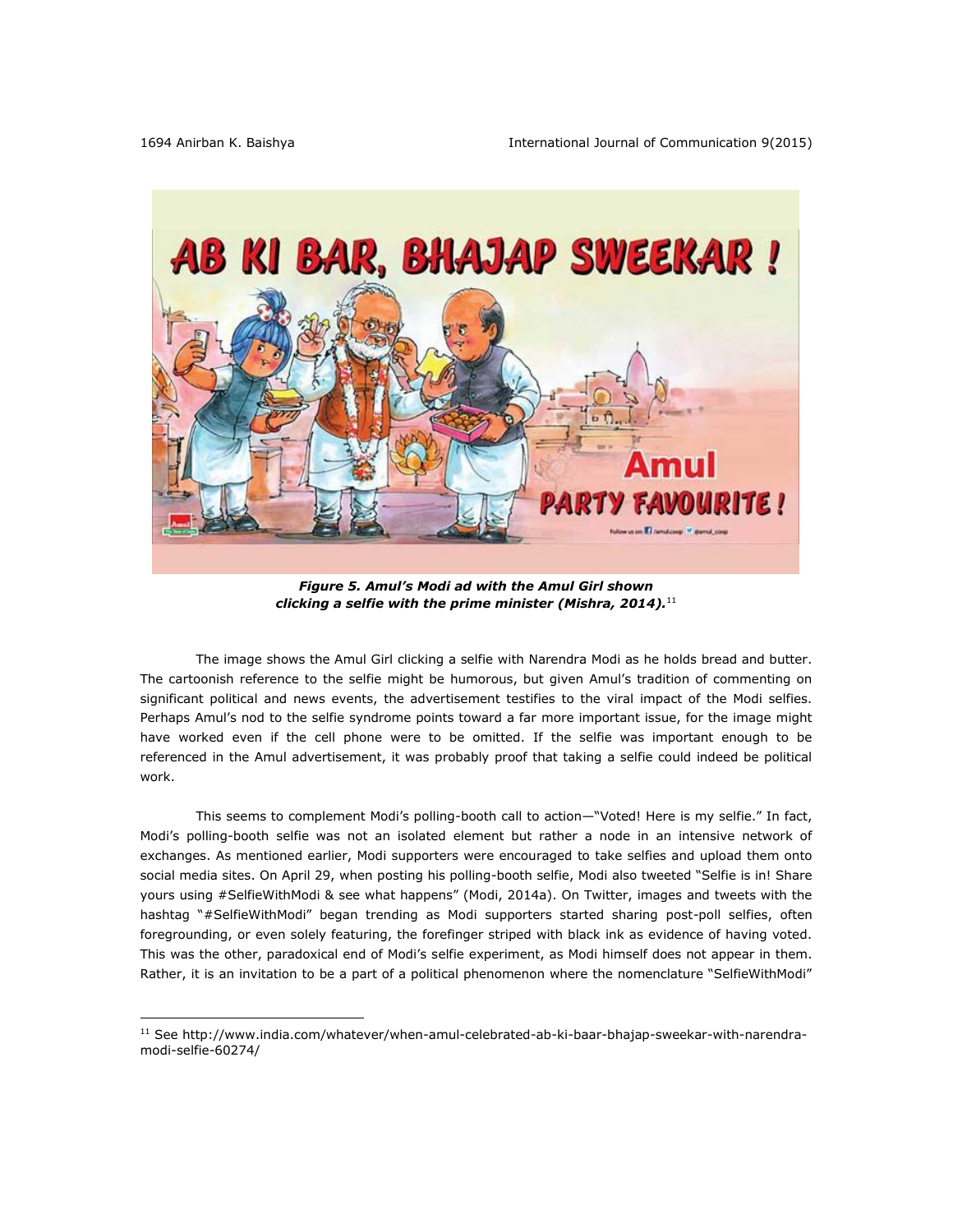belies the fact that Narendra Modi as a political personality remains largely inaccessible, at least in the way the word *with* might seem to imply (see Figure 6).



*Figure 6. Selfies uploaded by Modi supporters on Twitter (*♔*K°, 2014; Dev. 2014).*<sup>12</sup>

If the black ink stripe was evidence of voting, the selfie became an index of not merely the vote but of *voting for* Narendra Modi. The idea of the secrecy of the ballot is destabilized here, as the selfie stands in as an evidentiary form whose production is not merely leisure or casual clicking but a kind of informal political labor. Here, the selfie becomes redolent of what Steven Shaviro (2013) describes as the total subsumption of life by labor in the neoliberal economy. For Shaviro, "Real subsumption leaves no aspect of life uncolonized. It endeavors to capture, and to put to work, even those things that are uneconomical" (2013, para. 10). As per this postulation, one is constantly laboring in the neoliberal economy, with value being extracted even from "feelings and moods and subjective states" in the creation of brands. The ostensibly casual selfie, then, is also laboriously produced—the "feelings, moods and subjective states" of Modi supporters in this instance were totally subsumed into the creation of the NaMo brand.

If the political potential of supporters' selfies was indeed subsumed within the field of electoral labor, there was another, more literal sense in which the selfie syndrome became subsumptive in the Narendra Modi case. The selfies uploaded by supporters were compiled into a photomosaic portrait of Narendra Modi. The statement on Narendra Modi's website explains:

 $\overline{a}$ 

<sup>12</sup> See [https://twitter.com/SD\\_1664/status/461372228425093120/photo/1](https://twitter.com/SD_1664/status/461372228425093120/photo/1) and [https://twitter.com/Kaushal\\_75/status/461369441838567424/photo/1](https://twitter.com/Kaushal_75/status/461369441838567424/photo/1)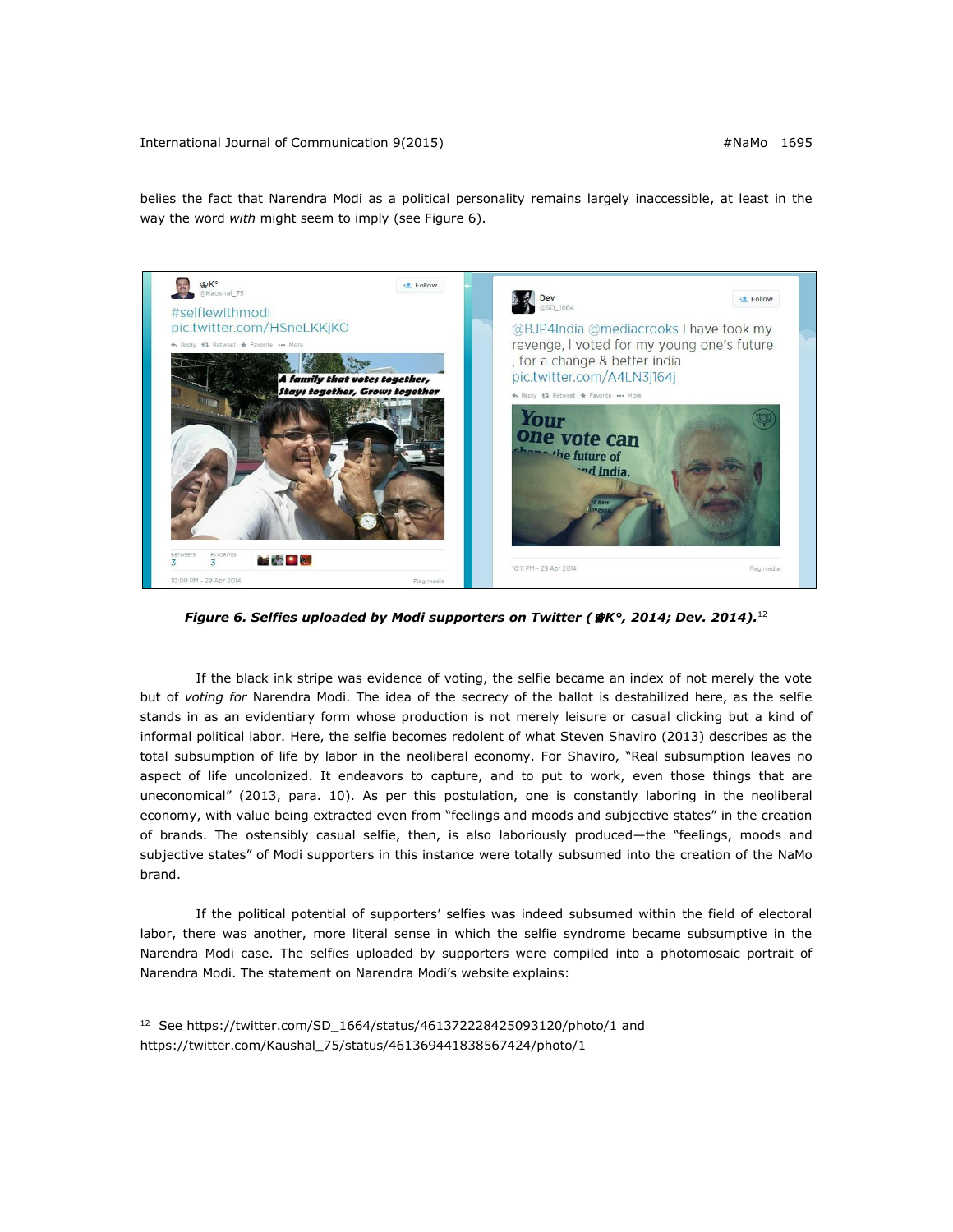Selfies have re-defined the way we share our feelings. Make sure your selfie is a part of this historic victory mosaic, send your wishes with #congratsnamo. Find your selfie & even locate your friends who have shared theirs. Together, be a part of this new beginning & lay the foundations of a strong developed India. (Explore the Mosaic, n.d., para. 1).

The selfie is actively recognized as a form of political labor, but one that the BJP rhetoric claims to be both "patriotic" and "historical." Here, the selfie is not only accorded evidentiary value but is raised to the status of the archival and the narratological. The narrative is that of the patriarchal nation-state and that of the BJP's teleological understanding of progress and development. According to this narrative impulse, it would seem that the true history of the Indian state remains unwritten, but *can* be written, albeit under the censorial gaze of the new government.<sup>13</sup> The casual form of the selfie is mobilized here as an invitation to participate in a sort of an instant history that is a token participation at best, and a form of historiographic surveillance at worst. The form of the selfie is fused with a selective ideal of responsible citizenship and suffrage in which only that which adheres to the party ideology—whether knowingly or unknowingly—can be allowed entry into the realm of the historical. The historical is equated with BJP's ideological stance in the Modi Mosaic via the medium of the selfie, for the viewer is urged to find her photo *within* the portrait of Narendra Modi (see Figure 7).



*Figure 7. The Modi Mosaic at different zoom levels.*

<sup>13</sup> For instance, soon after the BJP government came to power, Megha Kumar's book *Communalism and Sexual Violence: Ahmedabad Since 1969* was withdrawn from sales by the publisher Orient Blackswan under pressure from a civil lawsuit filed by Dinanath Batra of the Siksha Bachao Aandolan Samiti, which was also active earlier in the censorship of Wendy Doniger's *The Hindus*: *An Alternative History*.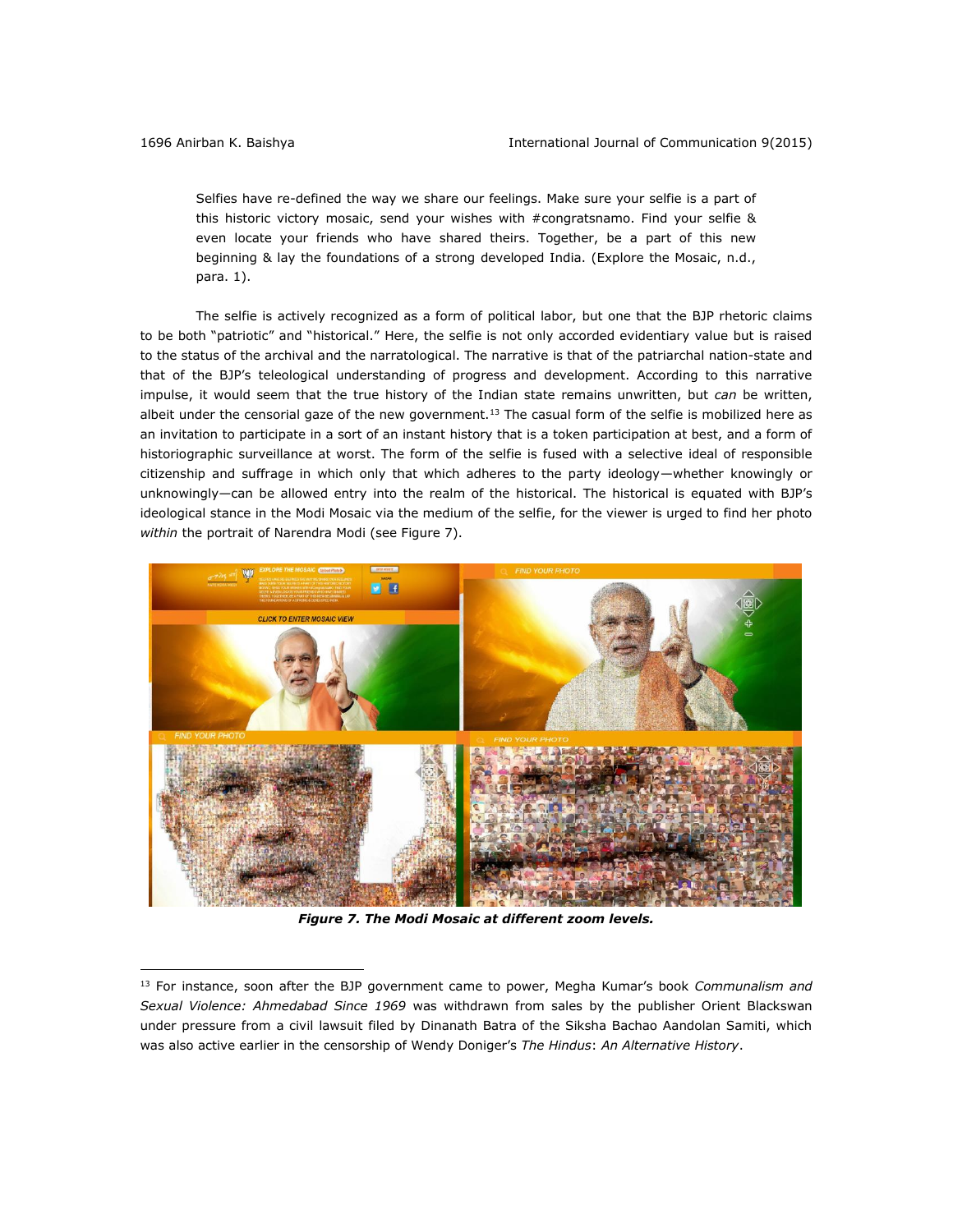The Modi Mosaic is the digital manifestation of the absolute fusing of the body natural and the body politic. As one zooms into the portrait, one begins to see thousands of individual selfies, similar to the ones on Twitter with the hashtag #SelfieWithModi. In an allegorical way, the body of the nation is equated with the body of Narendra Modi, the sovereign patriarch. The selfies, it would seem, form the genetic core of the prime minister's *other* body—a virtual body whose "virtual reality," to return to Shaviro (2013), "supplements and enhances physical, 'face-to-face' reality" (para. 9). Not without reason did one Twitter user claim, "This is #LEVIATHAN already! We have a Hobbesian #sovereign" (Solanski, 2014). The reference to Hobbes' *Leviathan* (1651) on a Twitter newsfeed might be a stray reference, but the analogy is striking. The Abraham Bosse etching that forms the frontispiece to Hobbes' 1651 publication features a rendition of the body of the sovereign formed by numerous human bodies, as if to visually signify Hobbes' postulation that the social contract entered into by the multitude legitimizes the absolute authority of the sovereign (see Frontispiece of Thomas Hobbes' Leviathan, n.d.). Like Bosse's Leviathan, the Modi Mosaic seeks to confer a similar legitimacy onto Modi's prime ministership. More strikingly, the Leviathan reference is interesting because it points toward the idea that the sovereign might be created out of the multitude but is always above both the subject and the law, as the idea of an absolutist regime cloaked in the grammar of the popular looms large in Hindu right-wing ideology.

### **Conclusion: Selfie Is as Selfie Does**

Whether it is as coded political messages or as affectively seductive viral marketing, the Narendra Modi selfies played an important role in the run-up to and aftermath of the 2014 general elections in India. It would be useful to point out that Narendra Modi's *own* selfies are perhaps slightly different from regular selfies, even those shot by his supporters. Modi's selfies are highly curated public performances that are part of a much larger public relations machinery including the hologram, the public forum, and the comic book. But what is crucial is the way the campaign made it *appear* as if these were regular selfies by fusing the political function with the language of the everyday.<sup>14</sup>

If the Narendra Modi selfies can be seen as one possible way in which selfie culture can move, what are the implications for a general theory of the selfie? To be sure, the selfie is not as casual a form as it is made out to be; maybe, in its projection as casual, the selfie hides a more deliberately performative disposition. What can be gleaned from the Narendra Modi example, perhaps, is a need to recognize the selfie's status as labor. The work of the selfie can be seen as coextensive with its materiality. Work does not exist outside of the selfie—the selfie itself *is* work, whether it is as visual evidence or, as in the case of Narendra Modi, the consolidation of the affective relations that *produce* the

 $14$  In effect, the selfies along with the other public relations arsenal made Narendra Modi a star figure in the sense that Guy Debord has described in *The Society of the Spectacle* (2002), where he writes that such figures are "specialists of *apparent life* [and] serve as superficial objects that people can identify with in order to compensate for the fragmented specializations that they actually live" (p. 16). Debord goes on to elaborate an important point about social labor and stardom when he writes that stars "embody the inaccessible results of social *labor* by dramatizing the by-products of that labor which are magically projected above it as its ultimate goals—*power* and *vacations* . . . a governmental power may personalize itself as a pseudostar" (p. 16). This seems to translate very well in Narendra Modi's case as the PR machinery did play with the idea of political labor by making it look more recreational.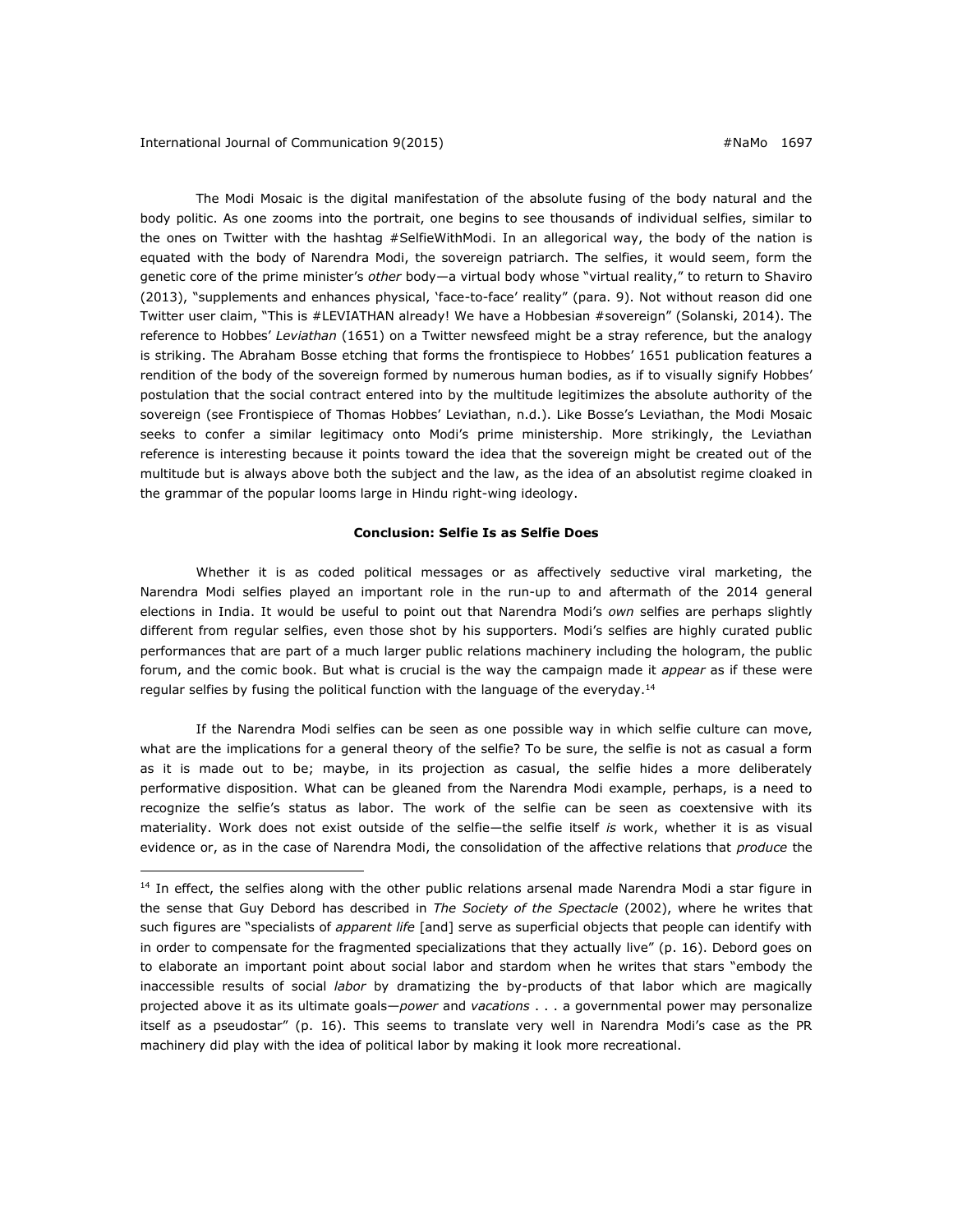sovereign. In its status as work, the selfie constitutes a crucial object of knowledge. To borrow from Gilles Deleuze's (1992) postulation in "Postscript on the Societies of Control," technology does not exist in a vacuum, but instead expresses "those social forms capable of generating and using them" (p. 6). And it is in this expression of the selfie that the imprint of our times can be found—the selfie, after all, is what the selfie does.

# **References**

- Admin. (2014a, May 14). Dedicated life [Web page]. Retrieved from [http://www.narendramodi.in/the](http://www.narendramodi.in/the-activist/)[activist/](http://www.narendramodi.in/the-activist/)
- Admin. (2014b, May 14). We need action, not acts [Web page]. Retrieved from <http://www.narendramodi.in/we-need-action-not-acts>
- Adorno, T. (2002). *The jargon of authenticity*. New York, NY: Routledge. (Original work published in 1964)
- Basu, S. (2014, April 28). Bal Narendra is a deeply dull comic book that I cannot imagine any child voluntarily reading. *Caravan Magazine.* Retrieved from <http://www.caravanmagazine.in/vantage/bal-narendra-deeply-dull>
- Bhagat, C. (2014a, April 21). Twitter/chetan\_bhagat: Met #namo. You know a leader has the youth pulse when he can discuss job creation and is still up for a selfie! pic.twitter.com/mat6YThd26. *Twitter.*  Retrieved from [https://twitter.com/chetan\\_bhagat/status/458286771055235072](https://twitter.com/chetan_bhagat/status/458286771055235072)
- Bhagat, C. (2014b, April 21). Twitter/chetan\_bhagat: When the front-running PM candidate of the world's biggest democracy remembers your birthday and posts a selfie, have to say, it feels nice. *Twitter.*  Retrieved from [https://twitter.com/chetan\\_bhagat/status/458471089778081792](https://twitter.com/chetan_bhagat/status/458471089778081792)
- Datta, N. (2013, May 4). The language of Narendra Modi. *Economic and Political Weekly.* Retrieved from <http://www.epw.in/web-exclusives/language-narendra-modi.html>
- Debord, G. (2002). *The society of the spectacle* (K. Knabb, Trans.). Canberra, Australia: Treason Press.
- Deleuze, G. (1992). Postscript on the societies of control. *October*, *59*, 3–7. Retrieved from [https://files.nyu.edu/dnm232/public/deleuze\\_postcript.pdf](https://files.nyu.edu/dnm232/public/deleuze_postcript.pdf)
- Dev. (2014, April 29). Twitter/SD\_1664: @BJP4India @mediacrooks I have took my revenge, l voted for my young one's future, for a change & better india pic.twitter.com/A4LN3j164j. Retrieved from [https://twitter.com/SD\\_1664/status/461372228425093120/photo/1](https://twitter.com/SD_1664/status/461372228425093120/photo/1)
- Eler, A. (2013, August 5). Before the selfie, the self-portrait. *Hyperallergic*. Retrieved from <http://hyperallergic.com/76218/before-the-selfie-the-self-portrait/>

Explore the Mosaic. (n.d.). [Web page]. Retrieved from<https://mosaic.narendramodi.in/>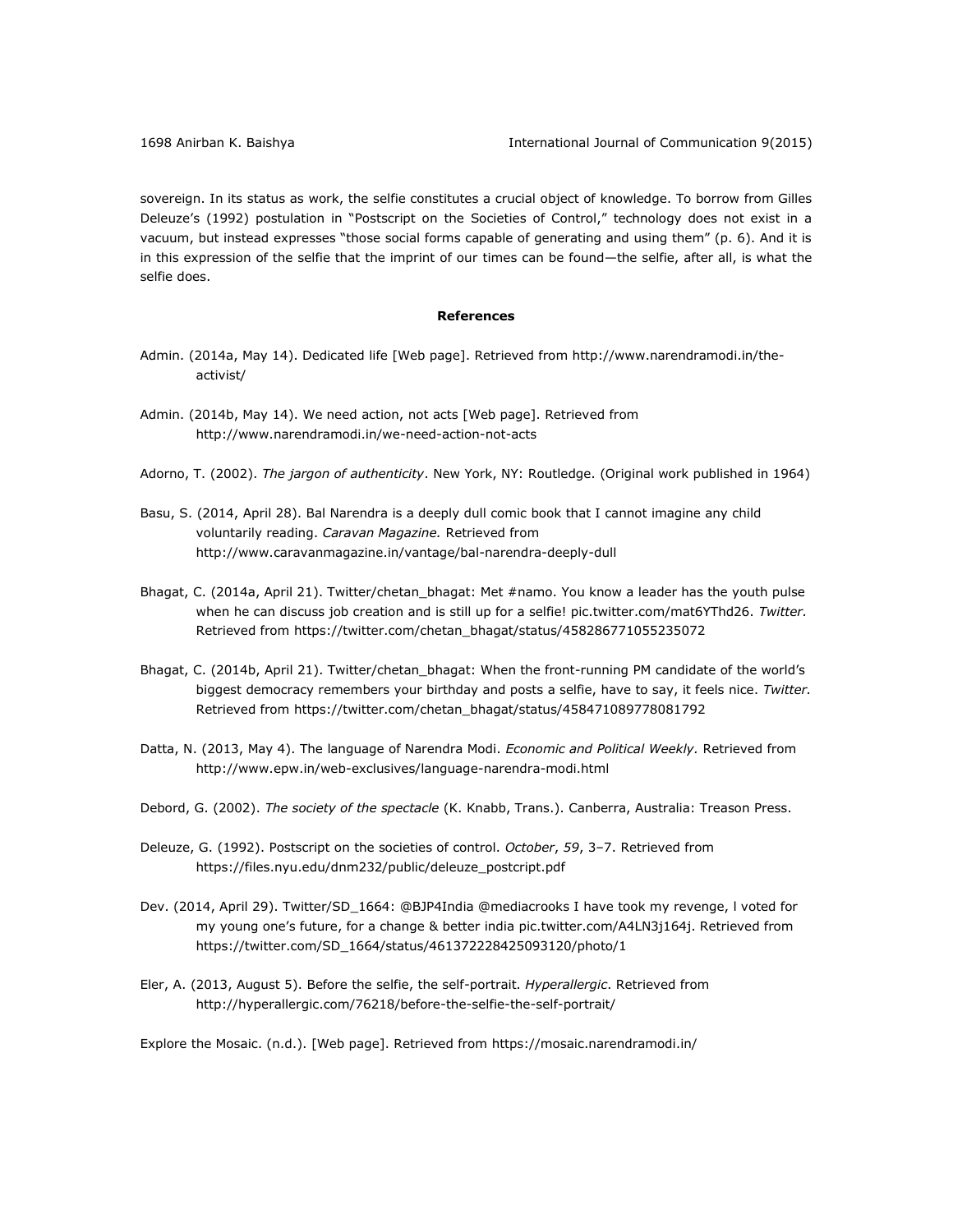- Frontispiece of Thomas Hobbes' Leviathan, by Abraham Bosse, with creative input from Thomas Hobbes, 1651. (n.d.). *The Core Curriculum*. Retrieved from [http://www.college.columbia.edu/core/content/frontispiece-thomas-hobbes%E2%80%99](http://www.college.columbia.edu/core/content/frontispiece-thomas-hobbes%E2%80%99-leviathan-abraham-bosse-creative-input-thomas-hobbes-1651) [leviathan-abraham-bosse-creative-input-thomas-hobbes-1651](http://www.college.columbia.edu/core/content/frontispiece-thomas-hobbes%E2%80%99-leviathan-abraham-bosse-creative-input-thomas-hobbes-1651)
- Kantorowicz, E. H. (1957). *The king's two bodies: A study in mediaeval political theology*. Princeton, NJ: Princeton University Press.
- ♔K°. (2014, April 29). Twitter/Kaushal\_75: #selfiewithmodi pic.twitter.com/HSneLKKjKO. *Twitter.*  Retrieved from [https://twitter.com/Kaushal\\_75/status/461369441838567424/photo/1](https://twitter.com/Kaushal_75/status/461369441838567424/photo/1)
- Mishra, R. (2014, May 19). When Amul celebrated "Ab Ki Baar, Bhajap Sweekar" with Narendra Modi selfie! *India.com*. Retrieved from [http://www.india.com/whatever/when-amul-celebrated-ab-ki](http://www.india.com/whatever/when-amul-celebrated-ab-ki-baar-bhajap-sweekar-with-narendra-modi-selfie-60274/)[baar-bhajap-sweekar-with-narendra-modi-selfie-60274/](http://www.india.com/whatever/when-amul-celebrated-ab-ki-baar-bhajap-sweekar-with-narendra-modi-selfie-60274/)
- Modi, N. (2014a, April 29). Twitter/narendamodi: Selfie is in! Share yours using #SelfieWithModi & see what happens https://mosaic.narendramodi.in/. *Twitter.* Retrieved from <https://twitter.com/narendramodi/status/461366549115179008>
- Modi, N. (2014b, April 29). Twitter/narendamodi: Voted! Here is my selfie pic.twitter.com/7OnhFiJ0AC. *Twitter.* Retrieved fro[m https://twitter.com/narendramodi/status/461365704147480576](https://twitter.com/narendramodi/status/461365704147480576)
- Modi, N. (2014c, May 12). A victory for the people, a victory for India and the triumph of the ballot [Web log post]. Retrieved from [http://www.narendramodi.in/a-victory-for-the-people-a-victory-for](http://www.narendramodi.in/a-victory-for-the-people-a-victory-for-india-and-the-triumph-of-the-ballot/)[india-and-the-triumph-of-the-ballot/](http://www.narendramodi.in/a-victory-for-the-people-a-victory-for-india-and-the-triumph-of-the-ballot/)
- Modi, N. (2014d, May 16). Twitter/narendamodi: Sought blessings from my mother pic.twitter.com/OegXhartLx. *Twitter.* Retrieved from <https://twitter.com/narendramodi/status/467213500767404032>
- Narendra Modi's 3D campaign irks opposition, Congress to move EC. (2012, November 20). *IBNLive*. Retrieved from [http://ibnlive.in.com/news/narendra-modis-3d-campaign-irks-opposition](http://ibnlive.in.com/news/narendra-modis-3d-campaign-irks-opposition-congress-to-move-ec/306374-37-170.html)[congress-to-move-ec/306374-37-170.html](http://ibnlive.in.com/news/narendra-modis-3d-campaign-irks-opposition-congress-to-move-ec/306374-37-170.html)
- Natarajan, B. (2009, September/October). Searching for a progressive Hindu/ism: Battling Mussolini's Hindus, Hindutva, and hubris. *Tikkun*. Retrieved from [http://www.tikkun.org/article.php/sept\\_oct\\_09\\_natrajan](http://www.tikkun.org/article.php/sept_oct_09_natrajan)
- Read: Election Commission's notice against Narendra Modi. (2014, April 30). *NDTV*. Retrieved from [http://www.ndtv.com/elections/article/election-2014/read-election-commission-s-notice-against](http://www.ndtv.com/elections/article/election-2014/read-election-commission-s-notice-against-narendra-modi-516291)[narendra-modi-516291](http://www.ndtv.com/elections/article/election-2014/read-election-commission-s-notice-against-narendra-modi-516291)